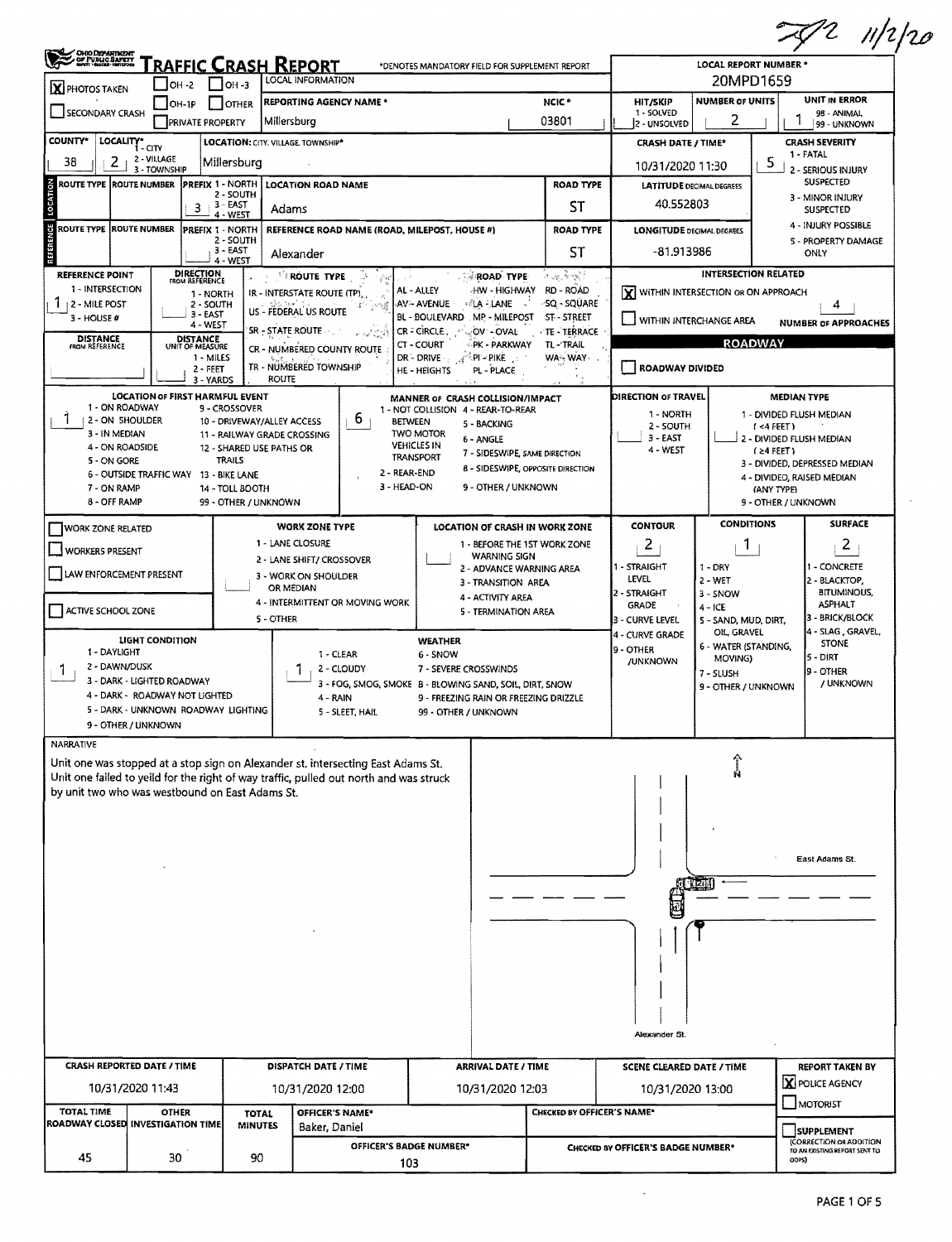| <b>OHIO DEPARTMENT</b>                                                                     |                                                           |                                                                                                        | <b>LOCAL REPORT NUMBER</b> |                                                                     |                                                                        |                                                                                  |                                                               |  |  |  |  |
|--------------------------------------------------------------------------------------------|-----------------------------------------------------------|--------------------------------------------------------------------------------------------------------|----------------------------|---------------------------------------------------------------------|------------------------------------------------------------------------|----------------------------------------------------------------------------------|---------------------------------------------------------------|--|--|--|--|
| OF PUBLIC SAFETY                                                                           |                                                           |                                                                                                        | 20MPD1659                  |                                                                     |                                                                        |                                                                                  |                                                               |  |  |  |  |
| OWNER NAME: LAST, FIRST, MIDDLE (C) SAME AS DRIVER)<br>UNIT #                              |                                                           |                                                                                                        |                            |                                                                     | OWNER PHONE: INCLUDE AREA CODE (L) SAME AS DRIVER)                     |                                                                                  | DAMAGE                                                        |  |  |  |  |
| LYNDAKER SCHLABACH, KEITH, M<br>OWNER ADDRESS: STREET, CITY, STATE, ZIP ( C SAME AS ORNER) |                                                           |                                                                                                        |                            |                                                                     |                                                                        | 1 - NONE                                                                         | <b>DAMAGE SCALE</b><br>3 - FUNCTIONAL DAMAGE                  |  |  |  |  |
| 393 BLACKBIRD ALY, MILLERSBURG, OH, 44654                                                  |                                                           |                                                                                                        |                            |                                                                     |                                                                        | 4<br>2 - MINOR DAMAGE<br>4 - DISABLING DAMAGE                                    |                                                               |  |  |  |  |
| COMMERCIAL CARRIER: NAME, ADDRESS, CITY, STATE, ZIP                                        |                                                           |                                                                                                        |                            |                                                                     | COMMERCIAL CARRIER PHONE: INCLUDE AREA CODE                            | 9 - UNKNOWN                                                                      |                                                               |  |  |  |  |
|                                                                                            |                                                           |                                                                                                        |                            |                                                                     |                                                                        |                                                                                  | <b>DAMAGED AREA(S)</b><br>INDICATE ALL THAT APPLY             |  |  |  |  |
| LP STATE   LICENSE PLATE #<br>JFH3684<br>он                                                |                                                           | <b>VEHICLE IDENTIFICATION #</b><br>3FA6P0LU4DR254973                                                   |                            | <b>VEHICLE YEAR</b><br>2013                                         | <b>VEHICLE MAKE</b><br>FORD                                            |                                                                                  |                                                               |  |  |  |  |
| <b>INSURANCE COMPANY</b><br><b>X</b> INSURANCE                                             |                                                           | <b>INSURANCE POLICY #</b>                                                                              |                            | <b>COLOR</b>                                                        | <b>VEHICLE MODEL</b>                                                   |                                                                                  |                                                               |  |  |  |  |
| <b>PROGESSIVE</b>                                                                          |                                                           | 941975401                                                                                              |                            | <b>SIL</b><br>TOWED BY: COMPANY NAME                                | <b>FUSION</b>                                                          |                                                                                  |                                                               |  |  |  |  |
| <b>TYPE OF USE</b><br><b>COMMERCIAL</b><br><b>GOVERNMENT</b>                               | IN EMERGENCY<br><b>RESPONSE</b>                           | US DOT #                                                                                               | RIGZ                       |                                                                     |                                                                        |                                                                                  |                                                               |  |  |  |  |
| <b>INTERLOCK</b>                                                                           | # OCCUPANTS                                               | VEHICLE WEIGHT GVWR/GCWR<br>1 - s10K LBS.                                                              |                            | <b>HAZARDOUS MATERIAL</b><br><b>IMATERIAL</b><br>CLASS <sup>#</sup> | PLACARD ID #                                                           |                                                                                  |                                                               |  |  |  |  |
| DEVICE<br><b>HIT/SKIP UNIT</b><br><b>EQUIPPED</b>                                          |                                                           | 2 - 10.001 - 26K LBS.<br>$3 - 26K$ LBS.                                                                |                            | <b>RELEASED</b><br>PLACARD                                          |                                                                        |                                                                                  |                                                               |  |  |  |  |
| 1 - PASSENGER CAR                                                                          | 6 - VAN (9-15 SEATS)                                      | 12 - GOLF CART                                                                                         |                            | 18 - LIMO (LIVERY VEHICLE)                                          | 23 - PEDESTRIAN/SKATER                                                 |                                                                                  |                                                               |  |  |  |  |
| 2 - PASSENGER VAN<br>(MINIVAN)                                                             | 7 - MOTORCYCLE 2-WHEELED<br>8 - MOTORCYCLE 3-WHEELED      | 13 - SNOWMOBILE<br>14 - SINGLE UNIT                                                                    | 20 - OTHER VEHICLE         | 19 - BUS (16+ PASSENGERS)                                           | 24 - WHEELCHAIR (ANY TYPE)<br>25 - OTHER NON-MOTORIST                  |                                                                                  |                                                               |  |  |  |  |
| UNIT TYPE 3 - SPORT UTILITY<br>VEHICLE                                                     | 9 - AUTOCYCLE<br>10 - MOPED OR MOTORIZED                  | <b>TRUCK</b><br>15 - SEMI-TRACTOR                                                                      | 21 - HEAVY EQUIPMENT       |                                                                     | 26 - BICYCLE                                                           |                                                                                  |                                                               |  |  |  |  |
| 4 - PICK UP<br>5 - CARGO VAN                                                               | BICYCLE<br>11 - ALL TERRAIN VEHICLE                       | 16 - FARM EQUIPMENT<br>17 - MOTORHOME                                                                  |                            | 22 - ANIMAL WITH RIDER OR<br>ANIMAL-DRAWN VEHICLE                   | 27 - TRAIN<br>99 - UNKNOWN OR HIT/SKIP                                 |                                                                                  |                                                               |  |  |  |  |
| # OF TRAILING UNITS                                                                        | (ATV/UTV)                                                 |                                                                                                        |                            |                                                                     |                                                                        | 12                                                                               |                                                               |  |  |  |  |
| WAS VEHICLE OPERATING IN AUTONOMOUS                                                        |                                                           | 0 - NO AUTOMATION                                                                                      |                            | 3 - CONDITIONAL AUTOMATION 9 - UNKNOWN                              |                                                                        |                                                                                  |                                                               |  |  |  |  |
| MODE WHEN CRASH OCCURRED?<br>2                                                             |                                                           | 0<br>1 - DRIVER ASSISTANCE                                                                             |                            | 4 - HIGH AUTOMATION                                                 |                                                                        |                                                                                  | 10                                                            |  |  |  |  |
|                                                                                            |                                                           | 1 - YES 2 - NO 9 - OTHER / UNKNOWN AUTONOMOUS 2 - PARTIAL AUTOMATION 5 - FULL AUTOMATION<br>MODE LEVEL |                            |                                                                     |                                                                        |                                                                                  |                                                               |  |  |  |  |
| 1 - NONE                                                                                   | 6 - BUS - CHARTER/TOUR                                    | <b>11 - FIRE</b>                                                                                       | <b>16 - FARM</b>           |                                                                     | 21 - MAIL CARRIER                                                      |                                                                                  |                                                               |  |  |  |  |
| $2 - TAX$<br>3 - ELECTRONIC RIDE                                                           | 7 - BUS - INTERCITY<br>8 - BUS - SHUTTLE                  | 12 - MILITARY<br>13 - POLICE                                                                           |                            | 17 - MOWING<br>18 - SNOW REMOVAL                                    | 99 - OTHER / UNKNOWN                                                   |                                                                                  |                                                               |  |  |  |  |
| <b>SHARING</b><br><b>SPECIAL</b><br><b>FUNCTION 4 - SCHOOL TRANSPORT</b>                   | 9 - 8US - OTHER<br>10 - AMBULANCE                         | 14 - PUBLIC UTILITY<br>15 - CONSTRUCTION EQUIP.                                                        | 19 - TOWING                | 20 - SAFETY SERVICE                                                 |                                                                        |                                                                                  |                                                               |  |  |  |  |
| 5 - BUS - TRANSIT/COMMUTER                                                                 |                                                           |                                                                                                        |                            | <b>PATROL</b>                                                       |                                                                        |                                                                                  | 12<br>12                                                      |  |  |  |  |
| 1 - NO CARGO BODY TYPE<br>1<br>/ NOT APPLICABLE                                            | 4 - LOGGING<br>5 - INTERMODAL                             | 7 - GRAIN/CHIPS/GRAVEL<br>$8 - POLE$                                                                   | 11 - DUMP                  | 12 - CONCRETE MIXER                                                 | 99 - OTHER / UNKNOWN                                                   |                                                                                  |                                                               |  |  |  |  |
| $2 - BUS$<br>CARGO<br>3 - VEHICLE TOWING                                                   | <b>CONTAINER CHASSIS</b><br>6 - CARGOVAN                  | 9 - CARGO TANK                                                                                         |                            | 13 - AUTO TRANSPORTER                                               |                                                                        |                                                                                  | 9                                                             |  |  |  |  |
| <b>BODY</b><br>ANOTHER MOTOR VEHICLE<br><b>TYPE</b>                                        | /ENCLOSED BOX                                             | 10 - FLAT BED                                                                                          |                            | 14 - GARBAGE/REFUSE                                                 |                                                                        |                                                                                  |                                                               |  |  |  |  |
| 1 - TURN SIGNALS<br>2 - HEAD LAMPS                                                         | 4 - BRAKES<br><b>S-STEERING</b>                           | 7 - WORN OR SLICK TIRES<br>8 - TRAILER EQUIPMENT                                                       |                            | 9 - MOTOR TROUBLE<br>10 - DISABLED FROM PRIOR                       | 99 - OTHER / UNKNOWN                                                   |                                                                                  |                                                               |  |  |  |  |
| <b>VEHICLE</b><br>3 - TAIL LAMPS<br><b>DEFECTS</b>                                         | <b>6 - TIRE BLOWOUT</b>                                   | DEFECTIVE                                                                                              |                            | <b>ACCIDENT</b>                                                     |                                                                        |                                                                                  |                                                               |  |  |  |  |
| 1 - INTERSECTION -                                                                         | 4 - MIDBLOCK -                                            | 7 - SHOULDER/ROADSIDE                                                                                  |                            | 10 - DRIVEWAY ACCESS                                                | 99 - OTHER / UNKNOWN                                                   | $\Box$ - NO DAMAGE [ 0 ]                                                         | LI-UNDERCARRIAGE [14]                                         |  |  |  |  |
| <b>MARKED CROSSWALK</b><br>2 - INTERSECTION -<br>NON-                                      | MARKED CROSSWALK<br>S - TRAVEL LANE -                     | 8 - SIDEWALK                                                                                           |                            | 11 - SHARED USE PATHS<br>OR TRAILS                                  |                                                                        | $\Box$ TOP[13]<br>$\Box$ - ALL AREAS [ 15 ]                                      |                                                               |  |  |  |  |
| MOTORIST<br><b>UNMARKED CROSSWALK</b><br>LOCATION<br>3 - INTERSECTION - OTHER              | OTHER LOCATION<br>6 - BICYCLE LANE                        | 9 - MEDIAN/CROSSING<br><b>ISLAND</b>                                                                   |                            | 12 - FIRST RESPONDER<br>AT INCIDENT SCENE                           |                                                                        | I - UNIT NOT AT SCENE [ 16 ]                                                     |                                                               |  |  |  |  |
| 1 - NON-CONTACT                                                                            | 1 - STRAIGHT AHEAD                                        | 9 - LEAVING TRAFFIC                                                                                    |                            | 15 - WALKING, RUNNING,                                              | - STANDING OUTSIDE                                                     | <b>INITIAL POINT OF CONTACT</b>                                                  |                                                               |  |  |  |  |
| 2 - NON-COLLISION<br>4                                                                     | 2 - BACKING<br>3 - CHANGING LANES                         | LANE<br>10 - PARKED                                                                                    |                            | JOGGING, PLAYING<br>16 - WORKING                                    | DISABLED VEHICLE<br>99 - OTHER / UNKNOWN                               | 0 - NO DAMAGE                                                                    | 14 - UNDERCARRIAGE                                            |  |  |  |  |
| 3 - STRIKING<br><b>ACTION</b><br>4 - STRUCK                                                | 4 - OVERTAKING/PASSING<br>PRE-CRASH 5 - MAKING RIGHT TURN | 11 - SLOWING OR STOPPED<br>IN TRAFFIC                                                                  |                            | 17 - PUSHING VEHICLE<br>18 - APPROACHING OR                         |                                                                        | 1-12 - REFER TO UNIT 15 - VEHICLE NOT AT SCENE<br><b>DIAGRAM</b><br>99 - UNKNOWN |                                                               |  |  |  |  |
| 5 - BOTH STRIKING                                                                          | <b>ACTIONS 6 - MAKING LEFT TURN</b><br>7 - MAKING U-TURN  | 12 - DRIVERLESS<br>13 - NEGOTIATING A CURVE                                                            |                            | LEAVING VEHICLE<br>19 - STANDING                                    |                                                                        | $13 - TOP$                                                                       |                                                               |  |  |  |  |
| & STRUCK<br>9 - OTHER / UNKNOWN                                                            | <b>8 - ENTERING TRAFFIC</b><br>LANE                       | 14 - ENTERING OR CROSSING<br>SPECIFIED LOCATION                                                        |                            | 20 - OTHER NON-MOTORIST                                             |                                                                        |                                                                                  | TRAFFIC                                                       |  |  |  |  |
| 1 - NONE                                                                                   |                                                           | 8 - FOLLOWING TOO CLOSE 13 - IMPROPER START FROM                                                       |                            | 18 - OPERATING DEFECTIVE                                            | 23 - OPENING DOOR INTO                                                 | <b>TRAFFICWAY FLOW</b>                                                           | TRAFFIC CONTROL                                               |  |  |  |  |
| 2 - FAILURE TO VIELD<br>3 - RAN RED LIGHT                                                  | /ACDA<br>9 - IMPROPER LANE                                | A PARKED POSITION<br>14 - STOPPED OR PARKED                                                            |                            | EQUIPMENT<br>19 - LOAD SHIFTING                                     | <b>ROADWAY</b><br>99 - OTHER IMPROPER                                  | 1 - ONE-WAY<br>2 - TWO-WAY                                                       | 1 - ROUNDABOUT 4 - STOP SIGN<br>5 - YIELD SIGN                |  |  |  |  |
| 4 - RAN STOP SIGN<br>2<br>5 - UNSAFE SPEED                                                 | CHANGE<br>10 - IMPROPER PASSING                           | ILLEGALLY<br>15 - SWERVING TO AVOID                                                                    |                            | /FALLING/SPILLING<br>20 - IMPROPER CROSSING                         | <b>ACTION</b>                                                          | 2                                                                                | 2 - SIGNAL<br>4<br>3 - FLASHER<br><b>6 - NO CONTROL</b>       |  |  |  |  |
| CONTRIBUTING 6 - IMPROPER TURN<br>CIRCUMSTANCES 7 - LEFT OF CENTER                         | 11 - DROVE OFF ROAD<br>12 - IMPROPER BACKING              | 16 - WRONG WAY<br>17 - VISION OBSTRUCTION                                                              |                            | 21 - LYING IN ROADWAY<br>22 - NOT DISCERNIBLE                       |                                                                        | # OF THROUGH LANES                                                               | RAIL GRADE CROSSING                                           |  |  |  |  |
| <b>SEQUENCE OF EVENTS</b>                                                                  |                                                           |                                                                                                        |                            |                                                                     |                                                                        | <b>ON ROAD</b>                                                                   | 1 - NOT INVLOVED                                              |  |  |  |  |
| e<br>Provincia a Ant                                                                       |                                                           | ------- <b>EVENTS</b> ---------                                                                        |                            |                                                                     |                                                                        | 2                                                                                | 2 - INVOLVED-ACTIVE CROSSING<br>3 - INVOLVED-PASSIVE CROSSING |  |  |  |  |
| 1 - OVERTURN/ROLLOVER<br>20<br>1<br>2 - FIRE/EXPLOSION                                     | 7 - SEPARATION OF UNITS<br><b>8 - RAN OFF ROAD RIGHT</b>  | 12 - DOWNHILL RUNAWAY<br>13 - OTHER NON-COLLISION 20 - MOTOR VEHICLE IN                                |                            | 19 - ANIMAL -OTHER                                                  | 23 - STRUCK BY FALLING,<br><b>SHIFTING CARGO OR</b><br>ANYTHING SET IN |                                                                                  | UNIT / NON-MOTORIST DIRECTION                                 |  |  |  |  |
| 3 - IMMERSION<br>4 - JACKKNIFE<br>S.                                                       | 9 - RAN OFF ROAD LEFT<br>10 - CROSS MEDIAN                | 14 - PEDESTRIAN<br>15 - PEDALCYCLE                                                                     |                            | TRANSPORT<br>21 - PARKED MOTOR                                      | MOTION BY A MOTOR<br>VEHICLE                                           |                                                                                  | 1 - NORTH<br>5 - NORTHEAST                                    |  |  |  |  |
| 5 - CARGO / EQUIPMENT<br>LOSS OR SHIFT                                                     | 11 - CROSS CENTERLINE -<br>OPPOSITE DIRECTION             | 16 - RAILWAY VEHICLE<br>17 - ANIMAL - FARM                                                             |                            | VEHICLE<br>22 - WORK ZONE                                           | 24 - OTHER MOVABLE<br>OBJECT                                           |                                                                                  | 2 - SOUTH<br>6 - NORTHWEST<br>$3 - EAST$<br>7 - SOUTHEAST     |  |  |  |  |
| <b>6 - EQUIPMENT FAILURE</b><br>3                                                          | OF TRAVEL                                                 | 18 - ANIMAL - DEER                                                                                     |                            | MAINTENANCE<br>EQUIPMENT                                            | www.www.enjoge.org                                                     | $\epsilon$<br><b>FROM</b><br>TO I                                                | 4 - WEST<br>8 - SOUTHWEST                                     |  |  |  |  |
|                                                                                            | 25 - IMPACT ATTENUATOR 31 - GUARDRAIL END                 | 38 - OVERHEAD SIGN POST                                                                                |                            | <b>He Herbrid</b> Kill<br>45 EMBANKMENT                             | 52 - BUILDING                                                          |                                                                                  | 9 - OTHER / UNKNOWN                                           |  |  |  |  |
| / CRASH CUSHION<br>26 - BRIDGE OVERHEAD                                                    | 32 - PORTABLE BARRIER<br>33 - MEDIAN CABLE BARRIER        | 39 - LIGHT / LUMINARIES<br><b>SUPPORT</b>                                                              | 46 - FENCE                 | 47 - MAILBOX                                                        | 53 - TUNNEL<br>54 - OTHER FIXED                                        | UNIT SPEED                                                                       | DETECTED SPEED                                                |  |  |  |  |
| <b>STRUCTURE</b><br>27 - BRIDGE PIER OR                                                    | 34 - MEDIAN GUARDRAIL<br><b>BARRIER</b>                   | 40 - UTILITY POLE<br>41 - OTHER POST, POLE                                                             | $4B - TREE$                | 49 - FIRE HYDRANT                                                   | OBJECT<br>99 - OTHER / UNKNOWN                                         | 5                                                                                | 1 - STATED / ESTIMATED SPEED                                  |  |  |  |  |
| ABUTMENT<br>28 - SRIDGE PARAPET                                                            | 35 - MEDIAN CONCRETE<br>BARRIER                           | OR SUPPORT<br>42 - CULVERT                                                                             |                            | 50 - WORK ZONE<br><b>MAINTENANCE</b><br>EQUIPMENT                   |                                                                        |                                                                                  | 2 - CALCULATED / EDR                                          |  |  |  |  |
| 29 - BRIDGE RAIL<br>30 - GUARDRAIL FACE                                                    | 36 - MEDIAN OTHER BARRIER<br>37 - TRAFFIC SIGN POST       | 43 - CURB<br>44 - DITCH                                                                                | 51 - WALL                  |                                                                     |                                                                        | POSTED SPEED                                                                     | 3 - UNDETERMINED                                              |  |  |  |  |
| <b>FIRST HARMFUL EVENT</b>                                                                 |                                                           | <b>MOST HARMFUL EVENT</b>                                                                              |                            |                                                                     |                                                                        | 25                                                                               |                                                               |  |  |  |  |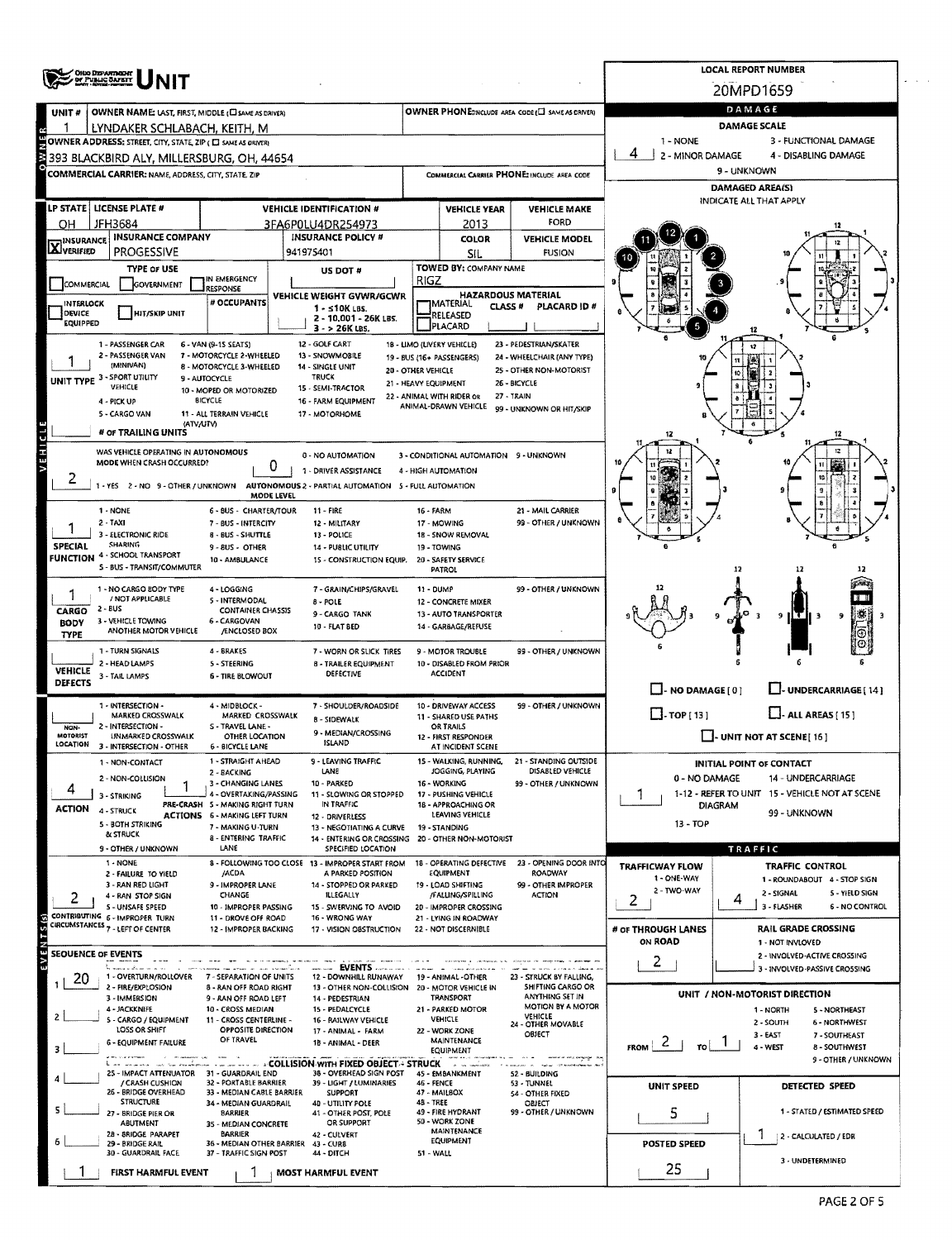|                           | <b>ORGO DEPARTMENT</b><br>OF PUBLIC BAFETT                                               |                                                           | <b>LOCAL REPORT NUMBER</b>                                                               |                                            |                                                   |                                                  |                                |                                                                  |  |  |  |  |  |
|---------------------------|------------------------------------------------------------------------------------------|-----------------------------------------------------------|------------------------------------------------------------------------------------------|--------------------------------------------|---------------------------------------------------|--------------------------------------------------|--------------------------------|------------------------------------------------------------------|--|--|--|--|--|
|                           |                                                                                          |                                                           |                                                                                          |                                            |                                                   |                                                  |                                | 20MPD1659                                                        |  |  |  |  |  |
| UNIT#                     | OWNER NAME: LAST, FIRST, MIDDLE (C) SAME AS DRIVER!                                      |                                                           |                                                                                          |                                            |                                                   | OWNER PHONE:INCLUDE AREA CODE (I SAME AS DRIVER) | DAMAGE                         |                                                                  |  |  |  |  |  |
| 2                         | FRY, LARION, J                                                                           |                                                           |                                                                                          |                                            | 330-521-0556                                      |                                                  |                                | <b>DAMAGE SCALE</b>                                              |  |  |  |  |  |
|                           | OWNER ADDRESS: STREET, CITY, STATE, ZIP ( $\square$ same as driver)                      |                                                           |                                                                                          |                                            |                                                   |                                                  | 1 - NONE<br>2 - MINOR DAMAGE   | 3 - FUNCTIONAL DAMAGE<br>4 - DISABLING DAMAGE                    |  |  |  |  |  |
|                           | 8275 W 800 S, LIGONIER, IN, 46767<br>COMMERCIAL CARRIER: NAME, ADDRESS, CITY, STATE, ZIP |                                                           |                                                                                          |                                            |                                                   | COMMERCIAL CARRIER PHONE: INCLUDE AREA CODE      | 9 - UNKNOWN                    |                                                                  |  |  |  |  |  |
|                           |                                                                                          |                                                           |                                                                                          |                                            |                                                   |                                                  | <b>DAMAGED AREA(S)</b>         |                                                                  |  |  |  |  |  |
|                           | LP STATE   LICENSE PLATE #                                                               |                                                           | <b>VEHICLE IDENTIFICATION #</b>                                                          | <b>VEHICLE YEAR</b><br><b>VEHICLE MAKE</b> |                                                   |                                                  | <b>INDICATE ALL THAT APPLY</b> |                                                                  |  |  |  |  |  |
| ΙN                        | <b>YGX211</b>                                                                            |                                                           | 2C4GP44R65R519741                                                                        |                                            | 2005                                              | CHRYSLER                                         |                                |                                                                  |  |  |  |  |  |
| <b>X</b> INSURANCE        | <b>INSURANCE COMPANY</b>                                                                 |                                                           | <b>INSURANCE POLICY #</b>                                                                |                                            | <b>COLOR</b>                                      | <b>VEHICLE MODEL</b>                             |                                |                                                                  |  |  |  |  |  |
|                           | TREXIS INSURNACE<br><b>TYPE OF USE</b>                                                   |                                                           | 11-13-010698324                                                                          |                                            | BLU<br>TOWED BY: COMPANY NAME                     | TOWN & COUNTRY                                   |                                |                                                                  |  |  |  |  |  |
| <b>COMMERCIAL</b>         | GOVERNMENT                                                                               | IN EMERGENCY<br><b>RESPONSE</b>                           | US DOT#                                                                                  | RIGZ                                       |                                                   |                                                  |                                |                                                                  |  |  |  |  |  |
| <b>INTERLOCK</b>          |                                                                                          | # OCCUPANTS                                               | VEHICLE WEIGHT GVWR/GCWR<br>$1 - 510K$ LBS.                                              |                                            | MATERIAL CLASS HATERIAL                           | PLACARD ID#                                      |                                |                                                                  |  |  |  |  |  |
| DEVICE<br>EQUIPPED        | <b>HIT/SKIP UNIT</b>                                                                     | 4                                                         | 2 - 10.001 - 26K LBS.<br>$3 - 26K$ LBS.                                                  |                                            | RELEASED<br>PLACARD                               |                                                  |                                |                                                                  |  |  |  |  |  |
|                           | 1 - PASSENGER CAR                                                                        | 6 - VAN (9-15 SEATS)                                      | 12 - GOLF CART                                                                           |                                            | 18 - LIMO (LIVERY VEHICLE)                        | 23 - PEDESTRIAN/SKATER                           |                                |                                                                  |  |  |  |  |  |
|                           | 2 - PASSENGER VAN<br>(MINIVAN)                                                           | 7 - MOTORCYCLE 2-WHEELED<br>8 - MOTORCYCLE 3-WHEELED      | 13 - SNOWMOBILE<br>14 - SINGLE UNIT                                                      |                                            | 19 - BUS (16+ PASSENGERS)                         | 24 - WHEELCHAIR (ANY TYPE)                       |                                |                                                                  |  |  |  |  |  |
|                           | UNIT TYPE 3 - SPORT UTILITY<br>VEHICLE                                                   | 9 - AUTOCYCLE                                             | <b>TRUCK</b>                                                                             | 20 - OTHER VEHICLE<br>21 - HEAVY EQUIPMENT |                                                   | 25 - OTHER NON-MOTORIST<br>26 - BICYCLE          |                                |                                                                  |  |  |  |  |  |
|                           | 4 - PICK UP                                                                              | 10 - MOPED OR MOTORIZED<br>BICYCLE                        | 15 - SEMI-TRACTOR<br>16 - FARM EQUIPMENT                                                 |                                            | 22 - ANIMAL WITH RIDER OR<br>ANIMAL-DRAWN VEHICLE | 27 - TRAIN                                       |                                |                                                                  |  |  |  |  |  |
|                           | 5 - CARGO VAN<br>(ATV/UTV)                                                               | 11 - ALL TERRAIN VEHICLE                                  | 17 - MOTORHOME                                                                           |                                            |                                                   | 99 - UNKNOWN OR HIT/SKIP                         |                                |                                                                  |  |  |  |  |  |
| VEHICLE                   | # OF TRAILING UNITS                                                                      |                                                           |                                                                                          |                                            |                                                   |                                                  |                                |                                                                  |  |  |  |  |  |
|                           | WAS VEHICLE OPERATING IN AUTONOMOUS<br>MODE WHEN CRASH OCCURRED?                         |                                                           | 0 - NO AUTOMATION                                                                        |                                            | 3 - CONDITIONAL AUTOMATION 9 - UNKNOWN            |                                                  |                                |                                                                  |  |  |  |  |  |
| ۷                         |                                                                                          | 0                                                         | 1 - DRIVER ASSISTANCE                                                                    |                                            | 4 - HIGH AUTOMATION                               |                                                  |                                | 10                                                               |  |  |  |  |  |
|                           |                                                                                          | MODE LEVEL                                                | 1 - YES 2 - NO 9 - OTHER / UNKNOWN AUTONOMOUS 2 - PARTIAL AUTOMATION 5 - FULL AUTOMATION |                                            |                                                   |                                                  |                                |                                                                  |  |  |  |  |  |
|                           | 1 - NONE                                                                                 | 6 - BUS - CHARTER/TOUR                                    | $11 - FIRE$                                                                              | <b>16 - FARM</b>                           |                                                   | 21 - MAIL CARRIER                                |                                |                                                                  |  |  |  |  |  |
|                           | $2 - TAXi$<br>3 - ELECTRONIC RIDE                                                        | 7 - BUS - INTERCITY<br><b>B - BUS - SHUTTLE</b>           | 12 - MILITARY<br>13 - POLICE                                                             |                                            | 17 - MOWING<br>18 - SNOW REMOVAL                  | 99 - OTHER / UNKNOWN                             |                                |                                                                  |  |  |  |  |  |
| <b>SPECIAL</b>            | <b>SHARING</b><br><b>FUNCTION 4 - SCHOOL TRANSPORT</b>                                   | 9 - BUS - OTHER                                           | 14 - PUBLIC UTILITY                                                                      |                                            | 19 - TOWING                                       |                                                  |                                |                                                                  |  |  |  |  |  |
|                           | S - 8US - TRANSIT/COMMUTER                                                               | 10 - AMBULANCE                                            | 15 - CONSTRUCTION EQUIP.                                                                 |                                            | 20 - SAFETY SERVICE<br><b>PATROL</b>              |                                                  |                                | 12<br>17                                                         |  |  |  |  |  |
|                           | 1 - NO CARGO BODY TYPE                                                                   | 4 - LOGGING                                               | 7 - GRAIN/CHIPS/GRAVEL                                                                   | 11 - DUMP                                  |                                                   | 99 - OTHER / UNKNOWN                             |                                |                                                                  |  |  |  |  |  |
| CARGO                     | / NOT APPLICABLE<br>2 - BUS                                                              | 5 - INTERMODAL<br><b>CONTAINER CHASSIS</b>                | $8 - POLE$ .<br>9 - CARGO TANK                                                           |                                            | 12 - CONCRETE MIXER<br>13 - AUTO TRANSPORTER      |                                                  |                                |                                                                  |  |  |  |  |  |
| <b>BODY</b>               | 3 - VEHICLE TOWING<br>ANOTHER MOTOR VEHICLE                                              | 6 - CARGOVAN<br>/ENCLOSED BOX                             | 10 - FLAT BED                                                                            |                                            | 14 - GARBAGE/REFUSE                               |                                                  |                                | 11 T<br>9<br>9<br>lз                                             |  |  |  |  |  |
| <b>TYPE</b>               | 1 - TURN SIGNALS                                                                         | 4 - BRAKES                                                | 7 - WORN OR SLICK TIRES                                                                  |                                            | 9 - MOTOR TROUBLE                                 | 99 - OTHER / UNKNOWN                             |                                |                                                                  |  |  |  |  |  |
| <b>VEHICLE</b>            | 2 - HEAD LAMPS                                                                           | <b>S - STEERING</b>                                       | 8 - TRAILER EQUIPMENT                                                                    |                                            | 10 - DISABLED FROM PRIOR                          |                                                  |                                |                                                                  |  |  |  |  |  |
| <b>DEFECTS</b>            | 3 - TAIL LAMPS                                                                           | <b>6 - TIRE BLOWOUT</b>                                   | DEFECTIVE                                                                                |                                            | <b>ACCIDENT</b>                                   |                                                  | $\Box$ - NO DAMAGE [ 0 ]       | U-UNDERCARRIAGE [14]                                             |  |  |  |  |  |
|                           | 1 - INTERSECTION -                                                                       | 4 - MIDBLOCK -                                            | 7 - SHOULDER/ROADSIDE                                                                    |                                            | 10 - DRIVEWAY ACCESS                              | 99 - OTHER / UNKNOWN                             |                                |                                                                  |  |  |  |  |  |
| NON-                      | MARKED CROSSWALK<br>2 - INTERSECTION -                                                   | MARKED CROSSWALK<br>S - TRAVEL LANE -                     | 8 - SIDEWALK                                                                             |                                            | 11 - SHARED USE PATHS<br>OR TRAILS                |                                                  | $\Box$ -TOP [13]               | $\Box$ - ALL AREAS [ 15 ]                                        |  |  |  |  |  |
| MOTORIST<br>LOCATION      | UNMARKED CROSSWALK<br>3 - INTERSECTION - OTHER                                           | OTHER LOCATION<br>6 - BICYCLE LANE                        | 9 - MEDIAN/CROSSING<br><b>ISLAND</b>                                                     |                                            | 12 - FIRST RESPONDER<br>AT INCIDENT SCENE         |                                                  |                                | $\Box$ - UNIT NOT AT SCENE[16]                                   |  |  |  |  |  |
|                           | 1 - NON-CONTACT                                                                          | 1 - STRAIGHT AHEAD                                        | 9 - LEAVING TRAFFIC                                                                      |                                            | 15 - WALKING, RUNNING,                            | 21 - STANDING OUTSIDE                            |                                | INITIAL POINT OF CONTACT                                         |  |  |  |  |  |
| 3                         | 2 - NON-COLLISION                                                                        | 2 - BACKING<br>3 - CHANGING LANES                         | LANE<br>10 - PARKED                                                                      |                                            | JOGGING, PLAYING<br>16 - WORKING                  | DISABLED VEHICLE<br>99 - OTHER / UNKNOWN         | 0 - NO DAMAGE                  | 14 - UNDERCARRIAGE                                               |  |  |  |  |  |
| ACTION                    | 3 - STRIKING                                                                             | 4 - OVERTAKING/PASSING<br>PRE-CRASH S - MAKING RIGHT TURN | 11 - SLOWING OR STOPPED<br>IN TRAFFIC                                                    |                                            | 17 - PUSHING VEHICLE<br>18 - APPROACHING OR       |                                                  | 11                             | 1-12 - REFER TO UNIT 15 - VEHICLE NOT AT SCENE<br><b>DIAGRAM</b> |  |  |  |  |  |
|                           | 4 - STRUCK<br><b>5 - BOTH STRIKING</b>                                                   | <b>ACTIONS 6 - MAKING LEFT TURN</b><br>7 - MAKING U-TURN  | 12 DRIVERLESS<br>13 - NEGOTIATING A CURVE                                                |                                            | LEAVING VEHICLE<br>19 - STANDING                  |                                                  | 13 - TOP                       | 99 - UNKNOWN                                                     |  |  |  |  |  |
|                           | <b>&amp; STRUCK</b>                                                                      | <b>8 - ENTERING TRAFFIC</b>                               | 14 - ENTERING OR CROSSING                                                                |                                            | 20 - OTHER NON-MOTORIST                           |                                                  |                                |                                                                  |  |  |  |  |  |
|                           | 9 - OTHER / UNKNOWN<br>1 - NONE                                                          | LANE                                                      | SPECIFIED LOCATION<br>8 - FOLLOWING TOO CLOSE 13 - IMPROPER START FROM                   |                                            | 18 - OPERATING DEFECTIVE                          | 23 - OPENING DOOR INTO                           | <b>TRAFFICWAY FLOW</b>         | TRAFFIC<br><b>TRAFFIC CONTROL</b>                                |  |  |  |  |  |
|                           | 2 - FAILURE TO YIELD<br>3 - RAN RED LIGHT                                                | /ACDA<br>9 - IMPROPER LANE                                | A PARKED POSITION<br>14 - STOPPED OR PARKED                                              |                                            | <b>EQUIPMENT</b><br>19 - LOAD SHIFTING            | <b>ROADWAY</b><br>99 - OTHER IMPROPER            | 1 - ONE-WAY                    | 1 - ROUNDABOUT 4 - STOP SIGN                                     |  |  |  |  |  |
|                           | 4 - RAN STOP SIGN                                                                        | CHANGE                                                    | ILLEGALLY                                                                                |                                            | /FALLING/SPILLING                                 | <b>ACTION</b>                                    | 2 - TWO-WAY<br>2               | 2 - SIGNAL<br>5 - YIELD SIGN<br>6                                |  |  |  |  |  |
|                           | <b>S - UNSAFE SPEED</b><br>CONTRIBUTING 6 - IMPROPER TURN                                | 10 - IMPROPER PASSING<br>11 - DROVE OFF ROAD              | 1S - SWERVING TO AVOID<br>16 - WRONG WAY                                                 |                                            | 20 - IMPROPER CROSSING<br>21 - LYING IN ROADWAY   |                                                  |                                | 3 - FLASHER<br>6 - NO CONTROL                                    |  |  |  |  |  |
| EVENTS(s)                 | CIRCUMSTANCES 7 - LEFT OF CENTER                                                         | 12 - IMPROPER BACKING                                     | 17 - VISION OBSTRUCTION                                                                  |                                            | 22 - NOT DISCERNIBLE                              |                                                  | # of THROUGH LANES<br>ON ROAD  | RAIL GRADE CROSSING<br>1 - NOT INVLOVED                          |  |  |  |  |  |
| <b>SEOUENCE OF EVENTS</b> |                                                                                          |                                                           |                                                                                          |                                            |                                                   |                                                  |                                | 2 - INVOLVED-ACTIVE CROSSING                                     |  |  |  |  |  |
| 20                        | 1 - OVERTURN/ROLLOVER                                                                    | 7 - SEPARATION OF UNITS                                   | - EVENTS<br>12 - DOWNHILL RUNAWAY                                                        |                                            | 19 - ANIMAL -OTHER                                | 23 - STRUCK BY FALLING,                          | 2                              | 3 - INVOLVED-PASSIVE CROSSING                                    |  |  |  |  |  |
|                           | 2 - FIRE/EXPLOSION<br>3 - IMMERSION                                                      | <b>B - RAN OFF ROAD RIGHT</b><br>9 - RAN OFF ROAD LEFT    | 13 - OTHER NON-COLLISION 20 - MOTOR VEHICLE IN<br>14 - PEDESTRIAN                        |                                            | <b>TRANSPORT</b>                                  | SHIFTING CARGO OR<br>ANYTHING SET IN             |                                | UNIT / NON-MOTORIST DIRECTION                                    |  |  |  |  |  |
| 2                         | 4 - JACKKNIFE<br>5 - CARGO / EQUIPMENT                                                   | 10 - CROSS MEDIAN<br>11 - CROSS CENTERLINE -              | 15 - PEDALCYCLE                                                                          |                                            | 21 - PARKED MOTOR<br>VEHICLE                      | <b>MOTION BY A MOTOR</b><br>VEHICLE              |                                | 1 - NORTH<br>5 - NORTHEAST                                       |  |  |  |  |  |
|                           | LOSS OR SHIFT                                                                            | OPPOSITE DIRECTION                                        | 16 - RAILWAY VEHICLE<br>17 - ANIMAL - FARM                                               |                                            | 22 - WORK ZONE                                    | 24 - OTHER MOVABLE<br>OBJECT                     |                                | 2 - SOUTH<br>6 - NORTHWEST<br>$3 - EAST$<br>7 - SOUTHEAST        |  |  |  |  |  |
|                           | 6 - EQUIPMENT FAILURE                                                                    | OF TRAVEL                                                 | 18 - ANIMAL - DEER                                                                       |                                            | MAINTENANCE<br>EQUIPMENT                          |                                                  | 3<br><b>FROM</b><br>TO.        | 4-WEST<br>8 - SOUTHWEST                                          |  |  |  |  |  |
|                           | 25 - IMPACT ATTENUATOR 31 - GUARDRAIL END                                                |                                                           | <b>COLLISION WITH FIXED OBJECT - STRUCK</b><br>3B - OVERHEAD SIGN POST                   |                                            | 45 - EMBANKMENT                                   | 52 - BUILDING                                    |                                | 9 - OTHER / UNKNOWN                                              |  |  |  |  |  |
|                           | / CRASH CUSHION<br>26 - BRIDGE OVERHEAD                                                  | 32 - PORTABLE BARRIER<br>33 - MEDIAN CABLE BARRIER        | 39 - LIGHT / LUMINARIES<br><b>SUPPORT</b>                                                | 46 - FENCE                                 | 47 - MAILBOX                                      | 53 - TUNNEL<br>54 - OTHER FIXED                  | <b>UNIT SPEED</b>              | DETECTED SPEED                                                   |  |  |  |  |  |
|                           | <b>STRUCTURE</b><br>27 - BRIDGE PIER OR                                                  | 34 - MEDIAN GUARDRAIL<br>BARRIER                          | 40 - UTILITY POLE<br>41 - OTHER POST, POLE                                               | 48 - TREE                                  | 49 - FIRE HYDRANT                                 | OBJECT<br>99 - OTHER / UNKNOWN                   | 30                             | 1 - STATED / ESTIMATED SPEED                                     |  |  |  |  |  |
|                           | ABUTMENT                                                                                 | 35 - MEDIAN CONCRETE                                      | <b>OR SUPPORT</b>                                                                        |                                            | 50 - WORK ZONE<br><b>MAINTENANCE</b>              |                                                  |                                |                                                                  |  |  |  |  |  |
|                           | 28 - BRIDGE PARAPET<br>29 - BRIDGE RAIL                                                  | <b>BARRIER</b>                                            | 42 - CULVERT<br>36 - MEDIAN OTHER BARRIER 43 - CURB                                      |                                            | <b>EQUIPMENT</b>                                  |                                                  | POSTED SPEED                   | 2 - CALCULATED / EDR                                             |  |  |  |  |  |
|                           | 30 - GUARDRAIL FACE                                                                      | 37 - TRAFFIC SIGN POST                                    | 44 - DITCH                                                                               | S1 - WALL                                  |                                                   |                                                  | 25                             | 3 - UNDETERMINED                                                 |  |  |  |  |  |
|                           | FIRST HARMFUL EVENT                                                                      |                                                           | MOST HARMFUL EVENT                                                                       |                                            |                                                   |                                                  |                                |                                                                  |  |  |  |  |  |

 $\hat{\mathcal{A}}$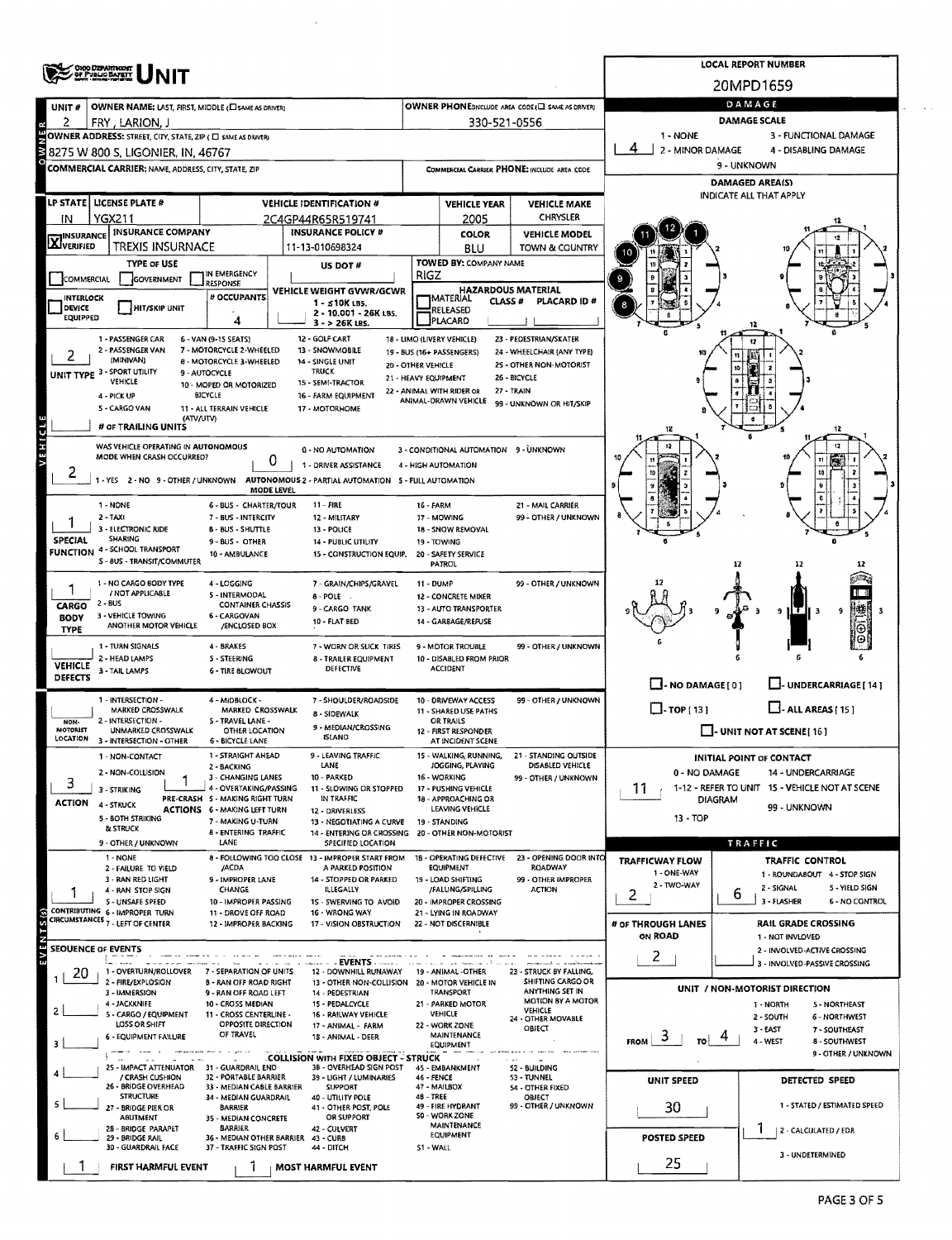|                  |                                                          | <b>SERGE MOTORIST / NON-MOTORIST</b>                                                                                                              |  |                                                          |                   |                                                                       |                        |                                                        |              | <b>LOCAL REPORT NUMBER</b><br>20MPD1659 |                                                                                                                                                      |                                               |                                          |                                                                      |                                                        |                             |                                                                                                                         |                               |
|------------------|----------------------------------------------------------|---------------------------------------------------------------------------------------------------------------------------------------------------|--|----------------------------------------------------------|-------------------|-----------------------------------------------------------------------|------------------------|--------------------------------------------------------|--------------|-----------------------------------------|------------------------------------------------------------------------------------------------------------------------------------------------------|-----------------------------------------------|------------------------------------------|----------------------------------------------------------------------|--------------------------------------------------------|-----------------------------|-------------------------------------------------------------------------------------------------------------------------|-------------------------------|
|                  | UNIT <sub>#</sub>                                        | NAME: LAST, FIRST, MIDDLE                                                                                                                         |  |                                                          |                   |                                                                       |                        |                                                        |              |                                         |                                                                                                                                                      |                                               |                                          | DATE OF BIRTH                                                        |                                                        |                             | AGE                                                                                                                     | <b>GENDER</b>                 |
|                  | 1                                                        | LYNDAKER SCHLABACH, RACHELLE, ANGELA                                                                                                              |  |                                                          |                   |                                                                       |                        |                                                        |              |                                         |                                                                                                                                                      | 44<br>02/10/1976                              |                                          |                                                                      |                                                        |                             | м                                                                                                                       |                               |
|                  |                                                          | <b>ADDRESS: STREET, CITY, STATE, ZIP</b>                                                                                                          |  |                                                          |                   |                                                                       |                        |                                                        |              |                                         |                                                                                                                                                      |                                               | <b>CONTACT PHONE - INCLUDE AREA CODE</b> |                                                                      |                                                        |                             |                                                                                                                         |                               |
|                  |                                                          | 393 BLACKBIRD ALY, MILLERSBURG, OH, 44654                                                                                                         |  |                                                          |                   |                                                                       |                        |                                                        |              |                                         |                                                                                                                                                      | 330-521-0556                                  |                                          |                                                                      |                                                        |                             |                                                                                                                         |                               |
|                  |                                                          | INJURIES INJURED<br><b>SAFETY EQUIPMENT</b><br><b>EMS AGENCY (NAME)</b><br>INJURED TAKEN TO: MEDICAL FACILITY (NAME CITY)<br>USED<br><b>TAKEN</b> |  |                                                          |                   |                                                                       |                        |                                                        |              |                                         |                                                                                                                                                      |                                               | <b>IDOT-COMPLIANT</b>                    | <b>SEATING</b><br><b>POSITION</b>                                    |                                                        | AIR BAG USAGE               | EIECTION                                                                                                                | <b>TRAPPED</b>                |
| <b>CRON-MOTO</b> | 5                                                        | BY<br>4<br>11                                                                                                                                     |  |                                                          |                   |                                                                       |                        |                                                        |              |                                         |                                                                                                                                                      |                                               | <sup>I</sup> MC HELMET                   | 1                                                                    |                                                        | 4                           | 1<br>1                                                                                                                  |                               |
|                  | OL STATE                                                 |                                                                                                                                                   |  | <b>OPERATOR LICENSE NUMBER</b>                           |                   |                                                                       | <b>OFFENSE CHARGED</b> |                                                        | LOCAL        |                                         | OFFENSE DESCRIPTION                                                                                                                                  |                                               |                                          |                                                                      |                                                        | <b>CITATION NUMBER</b>      |                                                                                                                         |                               |
| <b>OTORIST</b>   | OН                                                       | RS295601                                                                                                                                          |  |                                                          |                   | 331.19                                                                |                        |                                                        | CODE<br>X    |                                         | <b>STOP SIGN VIOLATIONS</b>                                                                                                                          |                                               |                                          |                                                                      |                                                        | 18KJDL7                     |                                                                                                                         |                               |
|                  | OL CLASS                                                 | <b>ENDORSEMENT</b>                                                                                                                                |  | <b>RESTRICTION SELECT UP TO 3</b>                        | <b>DRIVER</b>     |                                                                       |                        | <b>ALCOHOL / DRUG SUSPECTED</b>                        |              |                                         | <b>CONDITION</b>                                                                                                                                     |                                               |                                          | <b>ALCOHOL TEST</b>                                                  |                                                        |                             | <b>DRUG TEST(S)</b>                                                                                                     |                               |
|                  | 4                                                        |                                                                                                                                                   |  | 3                                                        | BY                | <b>DISTRACTED</b>                                                     | ALCOHOL                | MARIJUANA                                              |              |                                         | 1                                                                                                                                                    | <b>STATUS</b>                                 | <b>TYPE</b>                              | VALUE                                                                | <b>STATUS</b>                                          | TYPE                        |                                                                                                                         | RESULTS SELECT UP TO 4        |
|                  | UNIT #                                                   | NAME: LAST, FIRST, MIDDLE                                                                                                                         |  |                                                          |                   |                                                                       | OTHER ORUG             |                                                        |              |                                         |                                                                                                                                                      | 1<br>1<br>1<br>DATE OF BIRTH                  |                                          |                                                                      |                                                        | -1                          | AGE                                                                                                                     | <b>GENDER</b>                 |
|                  |                                                          |                                                                                                                                                   |  |                                                          |                   |                                                                       |                        |                                                        |              |                                         |                                                                                                                                                      |                                               |                                          |                                                                      |                                                        |                             |                                                                                                                         |                               |
|                  | 2                                                        | FRY, LARION, J<br><b>ADDRESS: STREET, CITY, STATE, ZIP</b>                                                                                        |  |                                                          |                   |                                                                       |                        |                                                        |              |                                         |                                                                                                                                                      |                                               |                                          | 11/05/1999                                                           |                                                        |                             | 20                                                                                                                      | м                             |
| OTOR             |                                                          |                                                                                                                                                   |  | 8275 W 800 S, LIGONIER, IN, 46767                        |                   |                                                                       |                        |                                                        |              |                                         |                                                                                                                                                      |                                               | 330-521-0556                             | <b>CONTACT PHONE - INCLUDE AREA CODE</b>                             |                                                        |                             |                                                                                                                         |                               |
|                  | <b>INJURIES IINJURED</b>                                 |                                                                                                                                                   |  | <b>EMS AGENCY (NAME)</b>                                 |                   |                                                                       |                        | <b>INJURED TAKEN TO: MEDICAL FACILITY (NAME, CITY)</b> |              |                                         | <b>SAFETY EQUIPMENT</b>                                                                                                                              |                                               |                                          | <b>SEATING</b>                                                       |                                                        | AIR BAG USAGE               | <b>EJECTION</b>                                                                                                         | TRAPPED                       |
| <b>M-NOM</b>     | 5                                                        | TAKEN<br>B٧<br>1.1.1                                                                                                                              |  |                                                          |                   |                                                                       |                        |                                                        |              |                                         | <b>USED</b><br>4                                                                                                                                     |                                               | DOT-COMPLIANT<br><b>JMC HELMET</b>       | <b>POSITION</b><br>1                                                 |                                                        | 1<br>1                      |                                                                                                                         |                               |
|                  |                                                          |                                                                                                                                                   |  | OL STATE OPERATOR LICENSE NUMBER                         |                   |                                                                       | <b>OFFENSE CHARGED</b> |                                                        | <b>LOCAL</b> |                                         | OFFENSE DESCRIPTION                                                                                                                                  |                                               |                                          |                                                                      |                                                        | 1<br><b>CITATION NUMBER</b> |                                                                                                                         |                               |
| <b>OTORIST</b>   | IN                                                       | 3780105257                                                                                                                                        |  |                                                          |                   |                                                                       |                        |                                                        | CODE         |                                         |                                                                                                                                                      |                                               |                                          |                                                                      |                                                        |                             |                                                                                                                         |                               |
|                  | OL CLASS                                                 | <b>ENDORSEMENT</b>                                                                                                                                |  | <b>RESTRICTION SELECT UP TO 3</b>                        | <b>DRIVER</b>     |                                                                       |                        | ALCOHOL / DRUG SUSPECTED                               |              |                                         | <b>CONDITION</b>                                                                                                                                     |                                               |                                          | <b>ALCOHOL TEST</b>                                                  |                                                        |                             | DRUG TEST(S)                                                                                                            |                               |
|                  |                                                          |                                                                                                                                                   |  |                                                          |                   |                                                                       | DISTRACTED   ALCOHOL   | MARUUANA                                               |              |                                         |                                                                                                                                                      | <b>STATUS</b>                                 | <b>TYPE</b>                              | VALUE                                                                | <b>STATUS</b>                                          | <b>TYPE</b>                 |                                                                                                                         | <b>RESULTS SELECT UP TO 4</b> |
|                  | 4                                                        |                                                                                                                                                   |  |                                                          | $18Y_1$           |                                                                       | OTHER DRUG             |                                                        |              |                                         | 1                                                                                                                                                    | 1                                             |                                          |                                                                      | 1                                                      |                             |                                                                                                                         |                               |
|                  | UNIT #                                                   | NAME: LAST, FIRST, MIDDLE                                                                                                                         |  |                                                          |                   |                                                                       |                        |                                                        |              |                                         |                                                                                                                                                      |                                               |                                          | DATE OF BIRTH                                                        |                                                        |                             | AGE                                                                                                                     | <b>GENDER</b>                 |
|                  |                                                          |                                                                                                                                                   |  |                                                          |                   |                                                                       |                        |                                                        |              |                                         |                                                                                                                                                      |                                               |                                          |                                                                      |                                                        |                             |                                                                                                                         |                               |
|                  |                                                          | <b>ADDRESS: STREET, CITY, STATE, ZIP</b>                                                                                                          |  |                                                          |                   |                                                                       |                        |                                                        |              |                                         |                                                                                                                                                      |                                               |                                          | <b>CONTACT PHONE - INCLUDE AREA CODE</b>                             |                                                        |                             |                                                                                                                         |                               |
|                  |                                                          | IINJURED                                                                                                                                          |  |                                                          |                   |                                                                       |                        | INJURED TAKEN TO: MEDICAL FACILITY (NAME, CITY)        |              |                                         | <b>SAFETY EQUIPMENT</b>                                                                                                                              |                                               |                                          | <b>SEATING</b>                                                       |                                                        | AIR BAG USAGE               | <b>EJECTION</b>                                                                                                         | <b>TRAPPED</b>                |
| N-N-M            | <b>INJURIES</b>                                          | TAKEN<br>lΒ۷                                                                                                                                      |  | <b>EMS AGENCY (NAME)</b>                                 |                   |                                                                       |                        |                                                        |              |                                         | USED                                                                                                                                                 | DOT-COMPLIANT<br>POSITION<br><b>MC HELMET</b> |                                          |                                                                      |                                                        |                             |                                                                                                                         |                               |
|                  |                                                          |                                                                                                                                                   |  | OL STATE OPERATOR LICENSE NUMBER                         |                   | LOCAL<br>OFFENSE DESCRIPTION<br>OFFENSE CHARGED                       |                        |                                                        |              |                                         |                                                                                                                                                      |                                               |                                          |                                                                      |                                                        |                             |                                                                                                                         |                               |
|                  |                                                          |                                                                                                                                                   |  |                                                          |                   | CODE                                                                  |                        |                                                        |              |                                         | <b>CITATION NUMBER</b>                                                                                                                               |                                               |                                          |                                                                      |                                                        |                             |                                                                                                                         |                               |
|                  | OL CLASS                                                 | <b>ENDORSEMENT</b>                                                                                                                                |  | <b>RESTRICTION SELECT UP TO 3</b>                        | <b>DRIVER</b>     |                                                                       |                        | ALCOHOL / DRUG SUSPECTED                               |              |                                         | <b>ALCOHOL TEST</b><br><b>CONDITION</b>                                                                                                              |                                               |                                          |                                                                      | <u>DRUG TEST(S)</u>                                    |                             |                                                                                                                         |                               |
|                  |                                                          |                                                                                                                                                   |  |                                                          |                   | <b>DISTRACTED</b><br>ALCOHOL<br>MARUUANA                              |                        |                                                        |              |                                         | <b>STATUS</b><br>TYPE                                                                                                                                |                                               | VALUE                                    | <b>STATUS</b>                                                        | TYPE                                                   |                             | RESULTS SELECT UP TO 4                                                                                                  |                               |
|                  |                                                          |                                                                                                                                                   |  |                                                          | BY                |                                                                       | <b>OTHER DRUG</b>      |                                                        |              |                                         |                                                                                                                                                      |                                               |                                          |                                                                      |                                                        |                             |                                                                                                                         |                               |
|                  |                                                          | <b>NJURIES</b>                                                                                                                                    |  | <b>SEATING POSITION</b>                                  |                   | AIR BAG                                                               |                        |                                                        |              |                                         | OL RESTRICTION(S)                                                                                                                                    |                                               |                                          | JRIVER DISTRA                                                        |                                                        |                             |                                                                                                                         |                               |
|                  | FATAL.,<br>- SUSPECTED SERIOUS                           |                                                                                                                                                   |  | <b>FRONT - LEFT SIDE</b><br>(MOTORCYCLE DRIVER)          |                   | <b>1 NOT DEPLOYED</b><br>2 - DEPLOYED FRONT                           |                        | 1 - CLASS A                                            |              |                                         | 1 - ALCOHOL INTERLOCK<br><b>DEVICE 128-</b>                                                                                                          |                                               |                                          | - NOT DISTRACTED *<br>2- MANUALLY OPERATING AN \$2 - TEST REFUSED    |                                                        |                             | $1$ - NONE GIVEN $\mathbb{E}_{\mathbb{E}_{\mathbb{E}_{\mathbb{E}}^{(n)}}^{\mathbb{E}_{\mathbb{E}_{\mathbb{E}}^{(n)}}}}$ |                               |
|                  | INJURY<br>3 - SUSPECTED MINOR                            |                                                                                                                                                   |  | - FRONT - MIDDLE<br><b>3 - FRONT - RIGHT SIDE</b>        |                   | 3'- DEPLOYED SIDE<br>4 - DEPLOYED BOTH                                |                        | 2 - CLASS B<br>3 - CLASSIC                             |              |                                         | CDL INTRASTATE ONLY<br>3 - CORRECTIVE LENSES                                                                                                         |                                               |                                          | <b>ELECTRONIC</b><br>COMMUNICATION DEVICE                            |                                                        |                             | <b>3 - TEST GIVEN, See Jose</b>                                                                                         | CONTAMINATED SAMPLE           |
|                  | INJURY.                                                  |                                                                                                                                                   |  | - SECOND - LEFT SIDE:<br>(MOTORCYCLE PASSENGER)          | <b>FRONT/SIDE</b> | S - NOT APPLICABLE                                                    |                        | 4 - REGULAR CLASS                                      |              |                                         | 4 - FARM WAIVER<br>S - EXCEPT CLASS A BUS                                                                                                            |                                               |                                          | (TEXTING, TYPING,<br><b>DIALING</b><br><b>UTALKING ON HANDS-FREE</b> |                                                        |                             | / UNUSABLE<br>4 - TEST GIVEN, .                                                                                         |                               |
|                  | 4 - POSSIBLE INJURY<br>5 - NO APPARENT INJURY.           |                                                                                                                                                   |  | 5 - SECOND - MIDDLE<br><b>6 - SECOND - RIGHT SIDE</b>    | At n              | 9 - DEPLOYMENT UNKNOWN<br>(OHIO = D)<br>人名霍克库森<br>5 - M/C MOPED, ONLY |                        |                                                        |              |                                         | 6 - EXCEPT CLASS A<br>COMMUNICATION DEVICE<br>& CLASS B BUS<br>$\mathsf S$ - Test given,"<br>4-TALKING ON HAND-HELD<br><b>EXCEPT TRACTOR-TRAILER</b> |                                               |                                          |                                                                      |                                                        | <b>RESULTS KNOWN</b>        |                                                                                                                         |                               |
|                  |                                                          | ふふく きっと<br><b>INJURIES TAKEN BY</b>                                                                                                               |  | 7 - THIRD - LEFT SIDE<br>(MOTORCYCLE SIDE CAR)           |                   | <b>EJECTION</b><br>- NO VALID OL                                      |                        |                                                        |              |                                         | <b>8 - INTERMEDIATE LICENSE</b><br><b>RESTRICTIONS</b>                                                                                               |                                               |                                          | <b>COMMUNICATION DEVICE</b><br>- OTHER ACTIVITY WITH AN              |                                                        |                             | <b>RESULTS UNKNOWN</b>                                                                                                  |                               |
|                  | NOT TRANSPORTED                                          |                                                                                                                                                   |  | 8 - THIRD - MIDDLE<br>9 - THIRD - RIGHT SIDE             | 1 - NOT EJECTED   | 2 - PARTIALLY EJECTED                                                 |                        | <b>OL ENDORSEMENT</b>                                  |              |                                         | LEARNER'S PERMIT<br><b>RESTRICTIONS</b>                                                                                                              |                                               |                                          | <b>ELECTRONIC DEVICE</b><br>6 - PASSENGER                            |                                                        | 1 - NONE                    |                                                                                                                         | <b>ALCOHOL TEST TYPE</b>      |
|                  | /TREATED AT SCENE<br>$2 - EMS$                           |                                                                                                                                                   |  | 10 - SLEEPER SECTION<br>OF TRUCK CAB                     |                   | <b>3 - TOTALLY EJECTED</b><br>4 - NOT APPLICABLE                      |                        | H - HAZMAT R                                           |              |                                         | 10 - UMITED TO DAYUGHT<br>ONLY 22 25                                                                                                                 |                                               |                                          | 7 - OTHER DISTRACTION<br>INSIDE THE VEHICLE                          |                                                        | 2 - BLOOD<br>3 - URINE      |                                                                                                                         |                               |
|                  | 3 - POLICE                                               |                                                                                                                                                   |  | 11 - PASSENGER IN<br>OTHER ENCLOSED CARGO                |                   | TRAPPED                                                               |                        | M - MOTORCYCLE<br>P - PASSENGER                        |              |                                         | 11 - LIMITED TO EMPLOYMENT<br>12 - LIMITED - OTHER                                                                                                   |                                               |                                          | 8 - OTHER DISTRACTION<br>OUTSIDE THE VEHICLE                         |                                                        | 4 - BREATH<br>5 - OTHER     |                                                                                                                         |                               |
|                  | 9 - OTHER / UNKNOWN                                      |                                                                                                                                                   |  | AREA (NON-TRAIUNG UNIT,<br>BUS, PICK-UP WITH CAP)        |                   | 1 - NOT TRAPPED<br>2 - EXTRICATED BY                                  |                        | N - TANKER                                             |              |                                         | 13 - MECHANICAL DEVICES<br>(SPECIAL BRAKES, HAND                                                                                                     |                                               |                                          | (9 - OTHER / UNKNOWN<br><b>CONDITION</b>                             |                                                        |                             | <b>DRUG TEST TYPE</b>                                                                                                   |                               |
|                  |                                                          | <b>SAFETY EQUIPMENT</b>                                                                                                                           |  | L2 - PASSENGER IN<br>UNENCLOSED CARGO AREA 43 - FREED BY |                   | MECHANICAL MEANS                                                      |                        | Q - MOTOR SCOOTER                                      |              |                                         | <b>CONTROLS, OR OTHER:</b><br><b>ADAPTIVE DEVICES)</b>                                                                                               |                                               |                                          | 13 APPARENTLY NORMAL                                                 |                                                        | 1-NONE<br>2 - BLOOD         |                                                                                                                         |                               |
|                  | 1 None Used<br>2 - SHOULDER BELT ONLY                    |                                                                                                                                                   |  | <b>13. TRAILING UNIT!</b><br>14 - RIDING ON VEHICLE      |                   |                                                                       | NON-MECHANICAL MEANS   | R - THREE-WHEEL<br>MOTORCYCLE                          |              |                                         | 14 - MILITARY, VEHICLES ONLY 18 Z. PHYSICAL IMPAIRMENT<br><b>S - MOTOR VEHICLES</b>                                                                  |                                               |                                          | <b>3 - EMOTIONAL (EG.</b>                                            |                                                        | {3∵ÚRINE<br>4 - OTHER       |                                                                                                                         |                               |
|                  | USED<br>- LAP BELT ONLY USED                             |                                                                                                                                                   |  | <b>EXTERIOR</b><br>(NON-TRAILING UNIT)                   |                   |                                                                       |                        | 'S - SCHOOL BUS<br>T - DOUBLE & TRIPLE                 |              |                                         | WITHOUT AIR BRAKES<br>16 - OUTSIDE MIRROR                                                                                                            |                                               |                                          | DEPRESSED, ANGRY,<br>DISTURBED)                                      |                                                        |                             |                                                                                                                         | <b>DRUG TEST RESULT(S)</b>    |
|                  | 4 - SHOULDER & LAP BELT<br>そ USED やおぼ うとう                |                                                                                                                                                   |  | 15 - NON-MOTORIST<br>99 OTHER / UNKNOWN                  |                   |                                                                       |                        | <b>TRAILERS</b>                                        |              |                                         | 17 - PROSTHETIC AID<br>$18 - \text{OTHER}$                                                                                                           |                                               |                                          | 4 - ILLNESS<br>5 - FELL ASLEEP, FAINTED,                             |                                                        |                             | - AMPHETAMINES<br>2 - BARBITURATES;                                                                                     |                               |
|                  | - FORWARD FACING                                         | 5 - CHILD RESTRAINT SYSTEM                                                                                                                        |  |                                                          |                   |                                                                       |                        | K - TANKER / HAZMAT                                    |              |                                         |                                                                                                                                                      |                                               |                                          | <b>FATIGUED, ETC.</b><br>UNDER THE INFLUENCE OF                      |                                                        |                             | 3 - BENZODIAZEPINES                                                                                                     |                               |
|                  | - REAR FACING                                            | 6 - CHILD RESTRAINT SYSTEM                                                                                                                        |  |                                                          |                   | GENDER<br>۰,                                                          |                        |                                                        |              |                                         | MEDICATIONS / DRUGS /<br><b>ALCOHOL</b>                                                                                                              |                                               |                                          |                                                                      | 4 - CANNABINOIDS<br>S-COCAINE<br>6 - OPIATES / OPIOIDS |                             |                                                                                                                         |                               |
|                  | 7 - BOOSTER SEAT, 3<br>8 - HELMET USED                   |                                                                                                                                                   |  |                                                          |                   |                                                                       |                        | F - FEMALE<br>$M - MALE$                               |              |                                         |                                                                                                                                                      |                                               |                                          | <b>9 - OTHER / UNKNOWN</b>                                           |                                                        | 7 - OTHER                   | 8 - NEGATIVE RESULTS                                                                                                    |                               |
|                  | (ELBOWS, KNEES, ETC)                                     | 9 - PROTECTIVE , PADS USED                                                                                                                        |  |                                                          |                   |                                                                       |                        | U - OTHER / UNKNOWN                                    |              |                                         |                                                                                                                                                      |                                               |                                          |                                                                      |                                                        |                             |                                                                                                                         |                               |
|                  |                                                          | 10 - REFLECTIVE CLOTHING<br>11 - LIGHTING - PEDESTRIAN                                                                                            |  |                                                          |                   |                                                                       |                        |                                                        |              |                                         |                                                                                                                                                      |                                               |                                          |                                                                      |                                                        |                             |                                                                                                                         |                               |
|                  | $\sim$ / BICYCLE ONLY $_{\rm w}$<br>99 - OTHER / UNKNOWN |                                                                                                                                                   |  |                                                          |                   |                                                                       |                        |                                                        |              |                                         |                                                                                                                                                      |                                               |                                          |                                                                      |                                                        |                             |                                                                                                                         |                               |

 $\hat{\epsilon}$